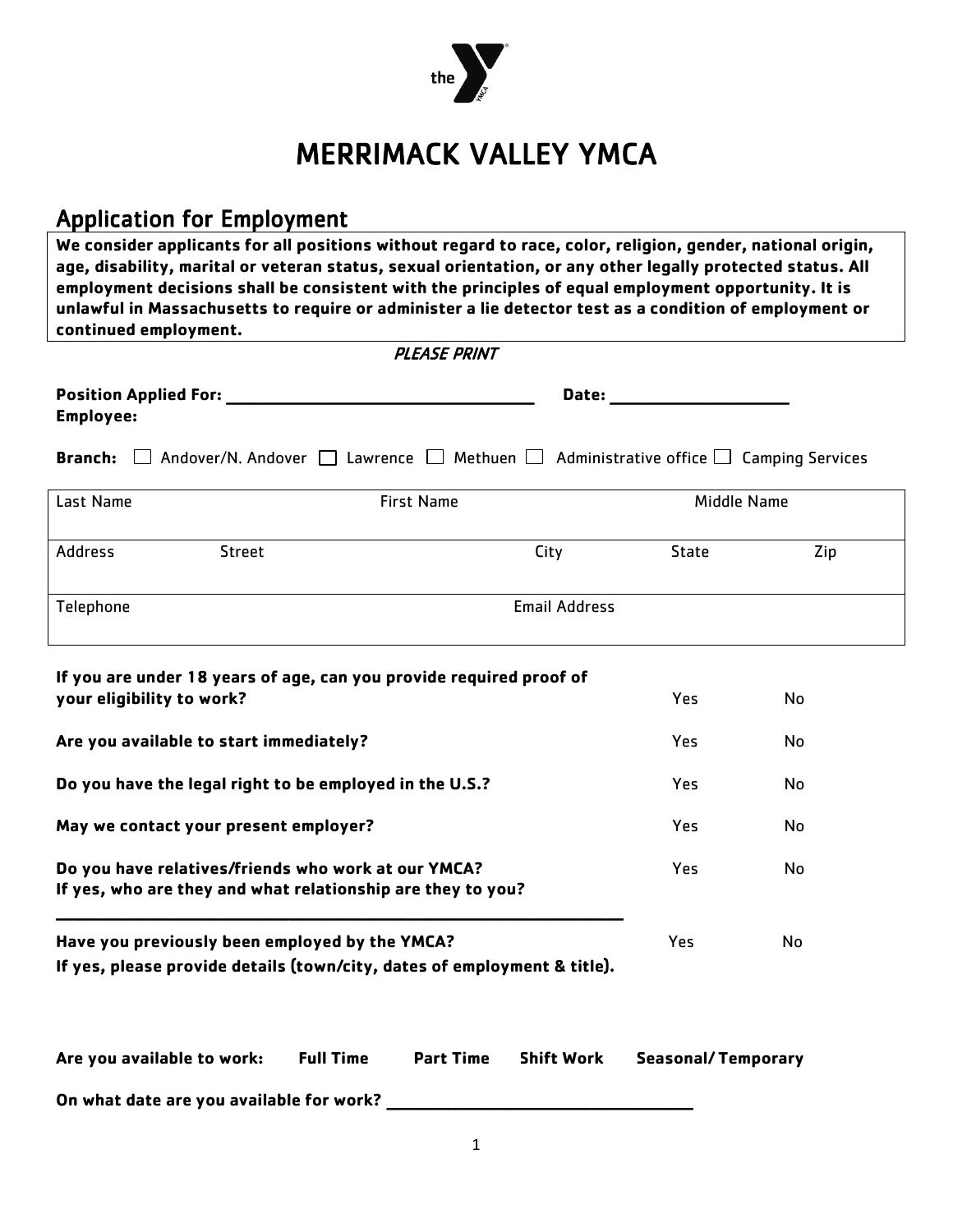### **EDUCATION**

|                    | Name/City/State of<br><b>School</b> | <b>Course of Study</b> | Years<br>Completed | <b>Diploma/Degree</b> |
|--------------------|-------------------------------------|------------------------|--------------------|-----------------------|
| <b>High School</b> |                                     |                        |                    |                       |
| <b>College</b>     |                                     |                        |                    |                       |
| Other (specify)    |                                     |                        |                    |                       |

# **EMPLOYMENT EXPERIENCE**

| <b>EMPLOYER</b>                |            |           | <b>DATES EMPLOYED</b> |     |
|--------------------------------|------------|-----------|-----------------------|-----|
|                                |            |           | FROM:                 | TO: |
| <b>ADDRESS</b>                 |            |           | <b>SUPERVISOR</b>     |     |
|                                |            |           |                       |     |
| <b>JOB TITLE</b>               |            |           | <b>TELEPHONE</b>      |     |
|                                |            |           |                       |     |
| May we contact as a reference? | Yes        | No        |                       |     |
|                                |            |           |                       |     |
| <b>REASON FOR LEAVING:</b>     |            |           |                       |     |
|                                |            |           |                       |     |
|                                |            |           |                       |     |
|                                |            |           |                       |     |
| <b>EMPLOYER</b>                |            |           | <b>DATES EMPLOYED</b> |     |
|                                |            |           | FROM:                 | TO: |
| <b>ADDRESS</b>                 |            |           | <b>SUPERVISOR</b>     |     |
|                                |            |           |                       |     |
| <b>JOB TITLE</b>               |            |           | <b>TELEPHONE</b>      |     |
|                                |            |           |                       |     |
| May we contact as a reference? | Yes        | <b>No</b> |                       |     |
|                                |            |           |                       |     |
| <b>REASON FOR LEAVING:</b>     |            |           |                       |     |
|                                |            |           |                       |     |
|                                |            |           |                       |     |
| <b>EMPLOYER</b>                |            |           | <b>DATES EMPLOYED</b> |     |
|                                |            |           | FROM:                 | TO: |
| <b>ADDRESS</b>                 |            |           | <b>SUPERVISOR</b>     |     |
|                                |            |           |                       |     |
| <b>JOB TITLE</b>               |            |           | <b>TELEPHONE</b>      |     |
|                                |            |           |                       |     |
| May we contact as a reference? | <b>Yes</b> | <b>No</b> |                       |     |
|                                |            |           |                       |     |
| <b>REASON FOR LEAVING:</b>     |            |           |                       |     |
|                                |            |           |                       |     |
|                                |            |           |                       |     |
|                                |            |           |                       |     |
| <b>EMPLOYER</b>                |            |           | <b>DATES EMPLOYED</b> |     |
|                                |            |           | FROM:                 | TO: |
| <b>ADDRESS</b>                 |            |           | <b>SUPERVISOR</b>     |     |
|                                |            |           |                       |     |
| <b>JOB TITLE</b>               |            |           | <b>TELEPHONE</b>      |     |
|                                |            |           |                       |     |
| May we contact as a reference? | Yes        | <b>No</b> |                       |     |
|                                |            |           |                       |     |
| <b>REASON FOR LEAVING:</b>     |            |           |                       |     |
|                                |            |           |                       |     |
|                                |            |           |                       |     |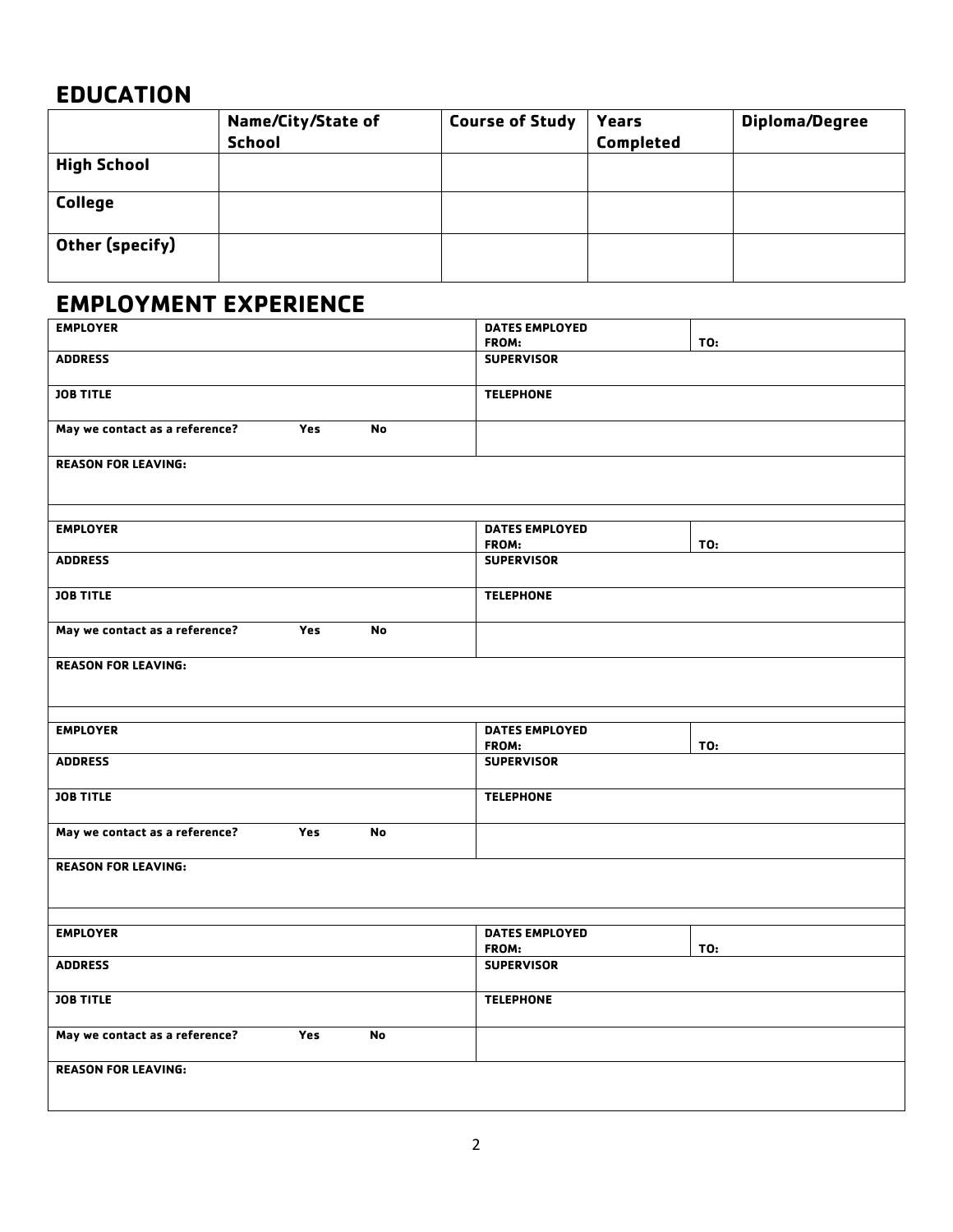#### **OTHER QUALIFICATIONS**

**Summarize special job-related skills and qualifications acquired from employment or other experience.**

### **BACKGROUND INFORMATION**

**Please list all states and jurisdictions in which you have ever resided including the addresses if possible. Please note that this information will be used to conduct a criminal history search. Attach additional sheets of paper if needed.**

| Address       | Street | City | State | Zip |
|---------------|--------|------|-------|-----|
| Dates Resided |        |      |       |     |
| Address       | Street | City | State | Zip |
| Dates Resided |        |      |       |     |
|               |        |      |       |     |
| Address       | Street | City | State | Zip |
| Dates Resided |        |      |       |     |
| Address       | Street | City | State | Zip |
| Dates Resided |        |      |       |     |
| Address       | Street | City | State | Zip |
| Dates Resided |        |      |       |     |

### **CHARACTER REFERENCES**

**Please provide the names, telephone numbers and their relationship to you of three individuals who have known you for a period of three years or more and can speak to questions of your character, experience or abilities.** 

|                | <b>Name</b> | <b>Telephone Number</b> | Relationship |
|----------------|-------------|-------------------------|--------------|
|                |             |                         |              |
|                |             |                         |              |
| $\mathbf{z}$ . |             |                         |              |
| З.             |             |                         |              |
| 4.             |             |                         |              |